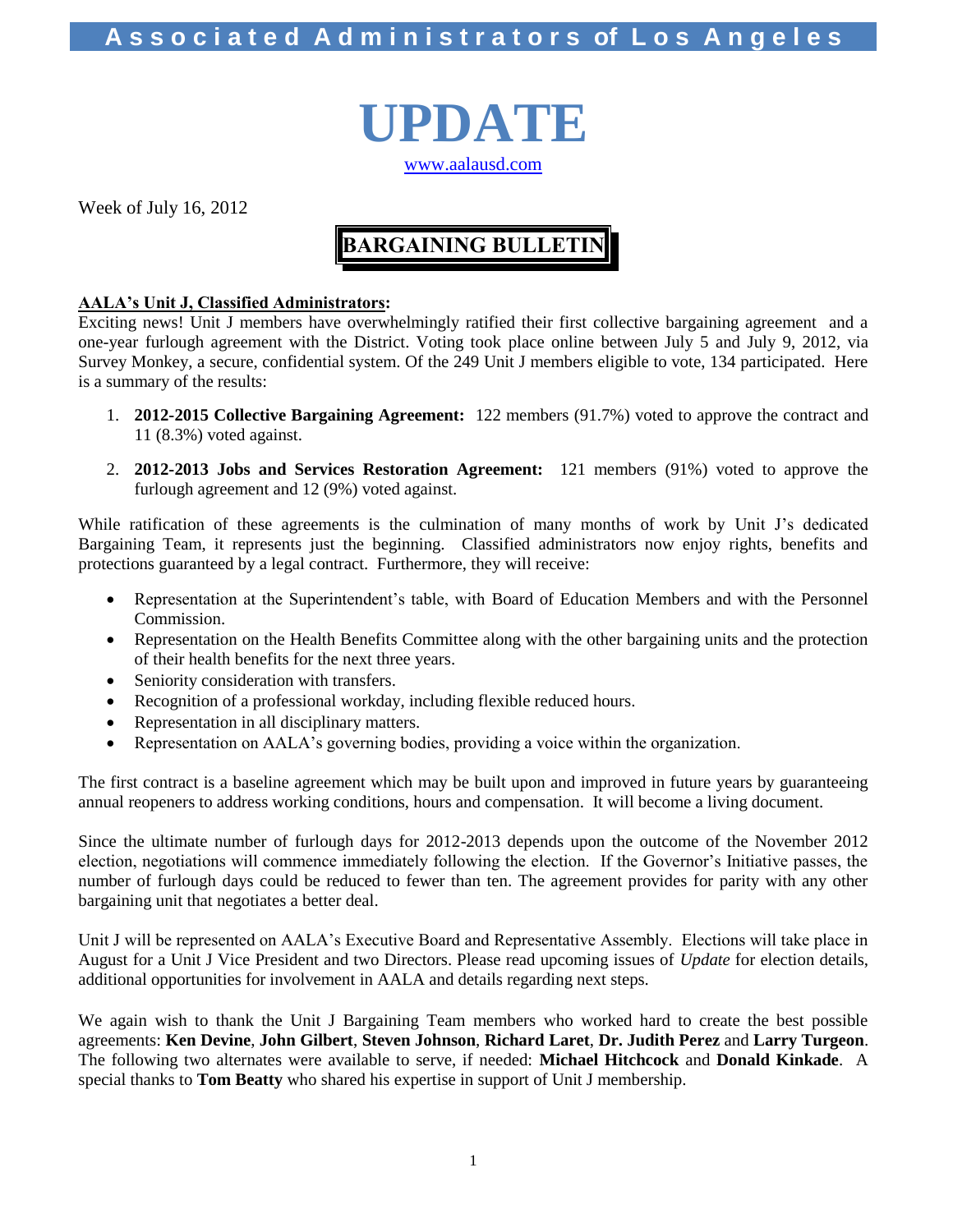### **BARGAINING BULLETIN (Cont.)**

### **AALA's Certificated Administrators:**

Negotiations on evaluation commenced on Friday, June 29, 2012, with preliminary discussions about the *Doe v. Deasy* lawsuit and the District's general focus. Additional sessions are scheduled later this month.

The certificated Bargaining Team says "farewell" to **Dr. Angel Barrett**, former Elementary Vice President, who is now an Instructional Director, and **Mike Wada**, former Adult Vice President, who has accepted a position with Staff Relations. We welcome **Ken Urbina**, Elementary Director, to the team. Continuing are **Dr. Judith Perez**, AALA President and lead negotiator; **Dan Isaacs**, Administrator; **Margaret Prietto**, Secondary Vice President; and **Marsha Oh-Bilodeau**, Supervisory Vice President.

### **WE GET LETTERS…Overwhelming Workload Continues**

*AALA wishes to thank an anonymous administrator who gave us permission to publish this heartfelt letter*.

Thank you for your representation on our behalf. I truly appreciated your efforts in what had to have been a horrendous atmosphere due to the overall economic uncertainties. I would like to ask if there are talks going on regarding working conditions for AALA members? It seems that things have become more difficult—money getting tighter, resources for and services to schools are more limited or not available at all, and the continual musical chairs for school-based classified staff make efficiency a difficult thing to do sometimes. Yet, in that atmosphere, the District continues to put NEW initiatives/processes in place each year that require more training and more effort on the school's part to make it work.

Last year, elementary teachers/administrators had to learn and implement a whole new reading/language arts program after receiving very minimal training. At the same time, Grades K-3 had to learn and implement a whole new ELA assessment program—DIBELS, without necessarily having access to the type of technology that would have made giving this one-on-one student assessment easier and more accurate. At the same time, schools had to prepare students for a new ELA assessment that was standards-based instead of program-based.

This coming year, there is a NEW Master Plan that will require learning and implementation. There is the Teaching and Learning Framework that we all have to learn and implement. Common Core State Standards are rolling out in Kinder and First grade this year which required me to go to training last weekend and on one of my June furlough days. Then every school has to pilot the new teacher evaluation system which will require me to go to a 5-day training on the last week of my vacation (Because I am still closing school and working this week, I will only have two weeks off before officially back July 19th. The training is from July 16th to the 20th. I did not want to go to training any later than that because the office SAAs come back on July 24th, which is roughly three weeks before school opens for next year and we have to do new enrollment and prepare to open school.)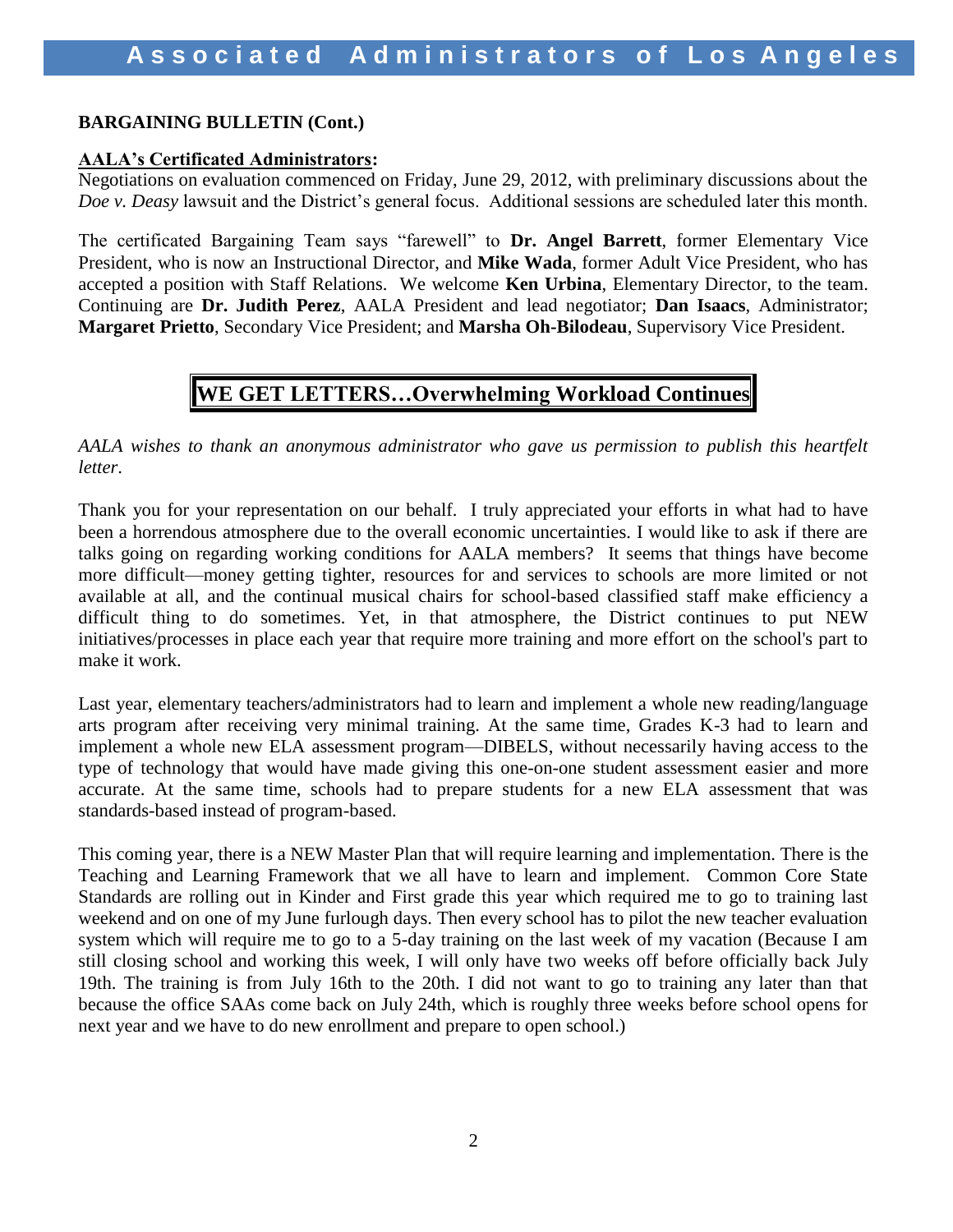### **WE GET LETTERS (Cont.)**

Having to do so much training for new things again this summer when the early start calendar had already reduced my vacation time is unfair, in my opinion. I am beyond exhausted. The week before the last week of school, I had a severe health crisis, due to the stress I have experienced. (Thank God everything checked out okay for right now.) With all the new things from last year and the extra responsibility from an unforeseen incident (Miramonte = review of 40 YEARS of personnel files) and now having more new expectations and processes thrust on me as a school administrator, I feel like no one in this district realizes that we, school-site administrators, are not miracle workers, especially at the elementary level where we virtually have no extra personnel except the principal. WE NEED A MORATORIUM ON NEW DISTRICT INITIATIVES/PROCESSES FOR TWO YEARS, AT LEAST. We need to be able to breathe. We need the time to learn and implement what we already have. We cannot be expected to continue to work at this pace under this level of stress year after year. Something is going to give and I am afraid it will be me. I have two sons that I want to see reach manhood and pursue their dreams. I love my job and my school. I should not have to choose between the two. I refuse to "die at my desk" as other administrators have in the past. This situation is becoming inhumane.

Can you address any of this with the District? I don't care about furlough days. I want to live for my sons. I want to be able to work at my highest capacity for my school.

### **2012-2013 PROMISES TO BE\_\_\_\_\_\_\_\_\_ (You Fill in the Blank!)**

School administrators in LAUSD have much to look forward to as the 2012-13 school year is soon to unfold. District initiatives are many and varied. Proposed modifications in teacher and administrative evaluation will be based on the District's expansion of the Educator Growth and Development Cycle (EGDC), which incorporates the Teaching and Learning Framework and the Leadership Framework as well as other measures, such as Academic Growth over Time (AGT). All require extensive professional development.

Additional District initiatives requiring professional development include the common core standards, ELD guidelines, mandatory plans for Public School Choice (PSC 4.0), Local School Stabilization and Empowerment Initiative (LSSEI), Parent Engagement, school attendance plans, single school plans and school safety plans, including school discipline plans (behavioral support). Further, all elementary schools have been mandated to initiate the Transitional K program. Continuing initiatives were mentioned in the letter from an anonymous administrator published in this week's *Update* (page 2).

The early start calendar begins August 14, 2012. Have master schedules been prepared to ensure a smooth school opening? Have schools filled all of their staff vacancies? As the District has transitioned from eight Local Districts to five Educational Service Centers, has the appropriate line-staff communications network been put in place?

Recently, a principal called AALA to seek assistance and support to fill an assistant principal vacancy. Central staff had advised the principal to contact her instructional director. The principal indicated that her former director is no longer there and, to date, a new director has yet to be assigned. This principal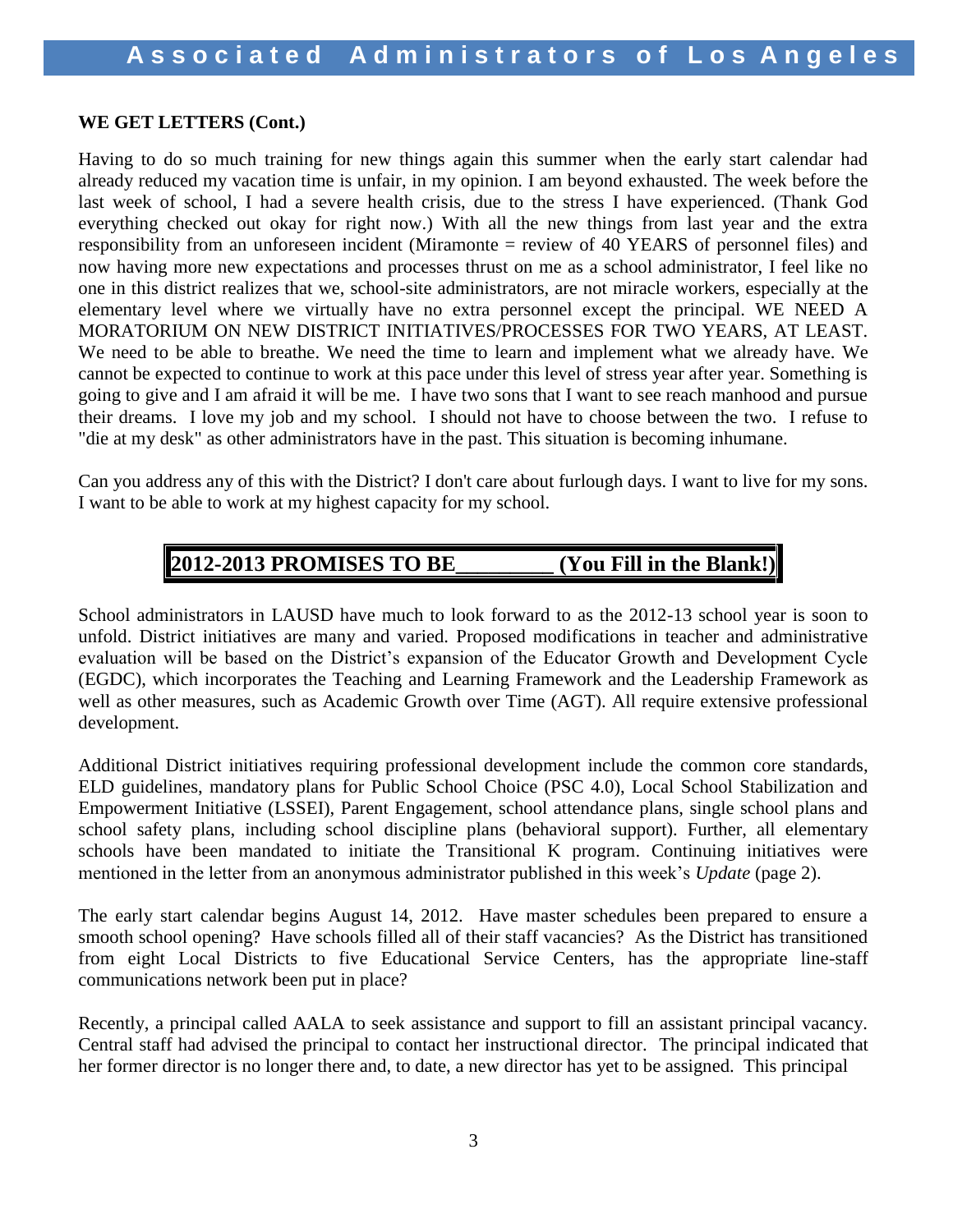### **2012-2013 PROMISES TO BE (Cont.)**

was caught in a "Catch 22" and was stuck there. AALA hopes situations like this do not become the norm. Will critical issues go unsolved because of the new District organizational design which separates instruction from operations?

Will principals know who is on first and third base with the reduction in force of thousands of classified and certificated staff and then the restoration of some? Will early education students and parents find their way to new sites following the elimination of centers closest to their homes? Will the needy adult population in Los Angeles go unserved with the closing of so many adult school sites?

District leadership continues to add new initiatives and mandates and recommend support for additional legislation, all of which dramatically increases the workload of school administrators. Principals have less support staff than they had last year and far less than two to four years prior. Further, the new Proposition 39 court ruling, which favors charter school class size, could add to the workload of principals.

On June 28 2012, the Board of Education voted to support proposed state legislation, including AB 2242, which, "...would subject a student who had disrupted school activities or has been willingly defiant to varied means of correction, community service or in-house suspension in place of suspension or a recommendation for expulsion." Board Members **Nury Martinez**, **Mónica García** and **Steve Zimmer**  sponsored the resolution.

AALA asks the Superintendent and Board Members to place a freeze on the implementation of additional District initiatives and review their support for pending legislation by consulting a committee of AALA administrators before recommending passage. Finally, AALA strongly recommends that Board Members and senior staff who have not served as a principal, be assigned a minimum of one month to a school site to better understand the overload that conscientious administrators deal with on a daily basis.

# **ACCUMULATED VACATION PAY**

When an employee ceases to earn vacation, he/she shall be paid the money value of any accumulated vacation as a lump-sum payment (LAUSD-AALA Collective Bargaining Agreement, Article XIII, Section 9.0). This payment must be requested by the employee.

The request form can be accessed at the Payroll Services website –

<http://notebook.lausd.net/pls/ptl/url/ITEM/76DAA9364140F01EE0430A000210F01E>.

In the case of separation or retirement, lump sum vacation will pay out automatically.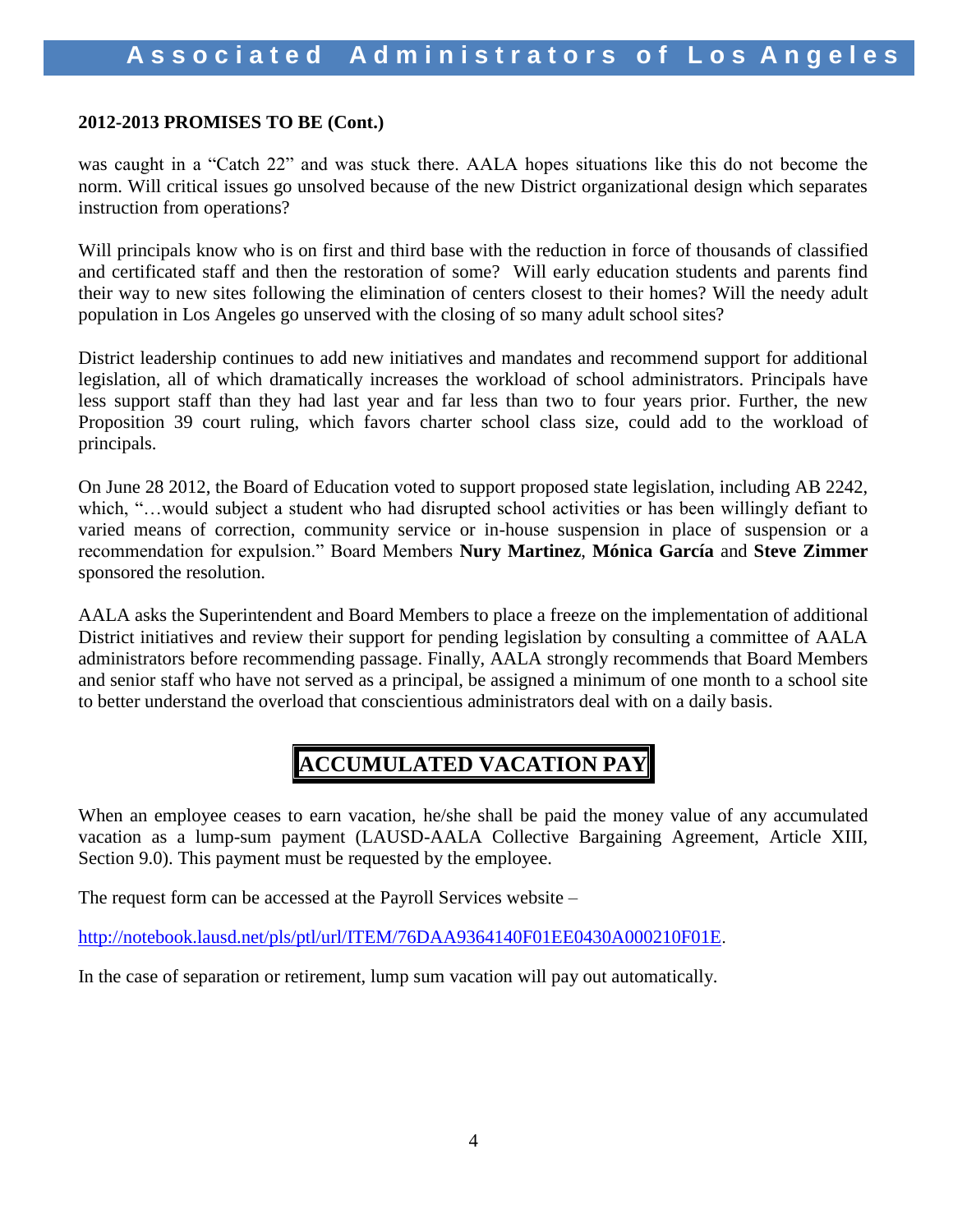### **BOARD MEMBERS, PLEASE SPEAK TO AALA!**

*It is unfortunate that the Board of Education has chosen to support proposed legislation which may impact the safety of students and staff at school sites and increase the workload of administrators without providing additional support staff and other necessary resources*. *AALA President Dr. Judith Perez addressed this matter in a letter to Board Members and the Superintendent on July 11, 2012.*

Dear Board Members:

According to an e-mail from the office of Board Member **Nury Martinez** on June 28, 2012, the Board voted unanimously to endorse seven bills under consideration by the State Senate, which would support the approved Board Resolution, "Reforming School Disciplinary Policies: Restorative Justice and Equity for all students," introduced by Ms. Martinez. While some of the proposed legislation may be thoughtful, administrators are asking if such legislation will provide additional support staff to schools to handle the numerous extra administrative tasks changing the laws will require.

*AB 1729 would authorize the Superintendent or a principal to use alternatives to suspension or expulsion, designed to correct student behavior.*

Will the District provide staff to supervise an "in-school suspension program"?

*AB 1909 would require, in the case of foster children facing suspension or expulsion, notification of that child's attorney and social worker prior to disciplinary action being taken, in addition to informing a guardian or parent.*

Will the District provide staff to notify the child's attorney and social worker?

*AB 2242 would subject a student who had disrupted school activities or has been deemed willingly defiant to varied means of correction, community service or in-house suspension in place of extended suspension or a recommendation for expulsion.*

Sometimes a "willingly defiant student" must be removed from the school to ensure a safe and secure environment for students and staff. For others, will staff be added to provide in-house support for students?

We are requesting that in the future Board Members meet with a committee of AALA members prior to endorsing legislation that either would negatively impact the safe environment on a campus or further increase the workload of the administrative staff at school sites.

Respectfully,

Dr. Judith Perez President, AALA

cc: Dr. John Deasy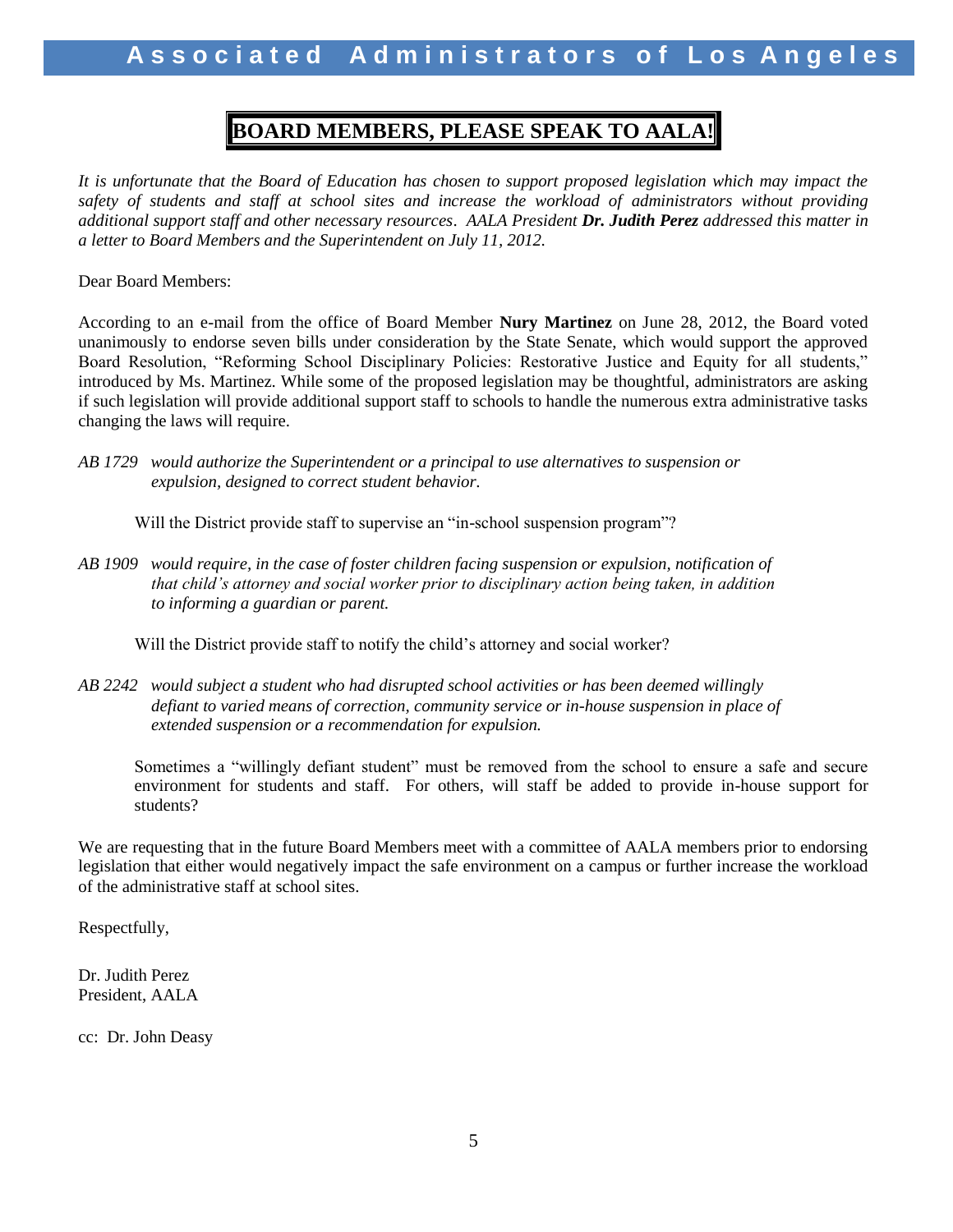# **HEALTH BENEFITS FAQ**

#### *Topic: Summer and Year-long Sun Safety – Seek Shade and Slather on Sunscreen!*

#### **Why is too much sun exposure harmful?**

Statistics from the Centers for Disease Control (CDC) show skin cancer to be the most common form of cancer in the United States. Of the three common types of skin cancers, the most dangerous is melanoma. The CDC estimates that 65%–90% of melanomas are caused by exposure to ultraviolet A (UVA) rays, mostly from the sun, but also from tanning devices.

#### **Are there other risk factors for getting skin cancer?**

While anyone can get skin cancer, a person may be at increased risk if s/he has fair skin, blue or green eyes, naturally blond or red hair, a skin that burns or reddens easily, freckles, many moles, a family history of melanoma, a personal history of sunburn and/or skin cancer, excessive sun exposure and other factors.

#### **What's the best protection against the sun?**

To help prevent sunburn and skin cancer, seek shade as much as possible, cover up, wear sunglasses, a hat and use sunscreen daily. The strongest UV rays occur during the midday hours between 10 a.m. and 4 p.m., even on cloudy or hazy days. It's important to take precautions against sun exposure every day of the year, not just during the hotter summer months.

#### **There are so many sunscreen products available with varying Sun Protection Factor (SPF) values. How do I select the best protection?**

Look for sunscreens that provide "broad spectrum" protection against both UVA and UVB rays, with at least a SPF 15 rating.

- Apply sunscreen at least a half hour before going outside. Remember to apply lip balm with SPF as well.
- Apply liberally—at least 1 oz. to cover the whole body. When fully clothed, use at least one tablespoon on the face, neck and arms.
- Reapply after swimming or sweating and after about two hours after the first application.
- Check the sunscreen's expiration date. Sunscreen has a shelf life of up to three years.

#### **What does the SPF value on sunscreens indicate?**

Sun Protection Factor (SPF) indicates a sunscreen's UVB protection. Sunscreens are tested to measure the amount of UV radiation exposure it takes to cause sunburn when using sunscreen, compared to UV exposure with no protection. For example, if a person without sunscreen gets sunburned in 10 minutes, sunscreen with SPF 15 would offer 15 times the protection (150 minutes of protection). It's a common misconception to conclude that sunscreens with a higher SPF value provide proportionally longer protection. According to the American Melanoma Foundation, SPF 15 absorbs 93% of UVA, while SPF 34 absorbs 97%.

#### **What's the difference between a sunscreen and a "sunblock"?**

They each work differently on the skin. A sunscreen contains ingredients that filter or absorb UV rays, while a sunblock consists of ingredients that place a physical barrier between the sun and the skin.

Prevent sunburn and skin cancer, seek shade as much as possible, cover up, wear sunglasses, a hat and use sunscreen daily.

#### **Next week: New FDA guidelines require effectiveness testing of all sunscreens and sunblocks.**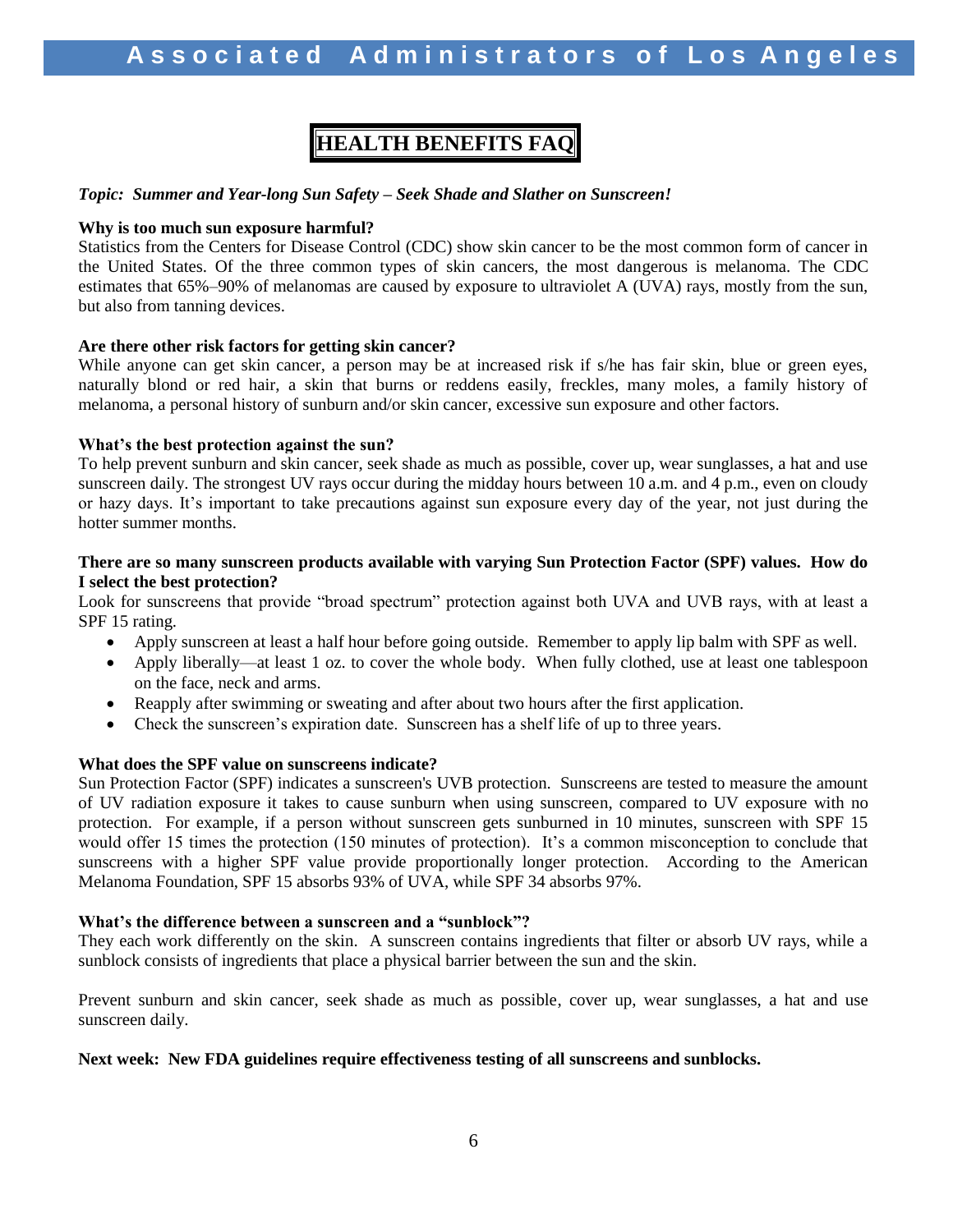### **FREE RESUME DEVELOPMENT FOR ADMINISTRATORS**

AALA has arranged with CareerBeamPRO, a company that provides online career counseling geared to white collar professionals, to make their website services available for AALA members who may be released from their assignment due to the reduction in force. Services include resume development, career assessments, interview preparation, job postings, information on companies and other resources. AALA members may utilize the available services from July 2 – October 1, 2012. Please go to the following website, [http://www.careerbeampro.com/aala/register/,](http://www.careerbeampro.com/aala/register/) for further information. Do not contact the AALA Office; all necessary information is on the website.

## **TEAMHEAL – Helping Enrich Athletes' Lives**

TeamHEAL's 10<sup>th</sup> Anniversary "*Annual Afternoon of Jazz*" will be held at the Wilshire Country Club on Saturday, August 25, 2012, from 2:00 – 7:00 p.m. Tickets are \$175.00 and are available via the AALA office, 213.484.2226 or e-mail [cvacca@aala.us.](mailto:cvacca@aala.us) Come and enjoy great food and wonderful entertainment for a most worthy cause.

TeamHEAL is a nonprofit foundation that provides full-time Certified Athletic Trainers to schools to prevent injuries and to treat and rehabilitate injured LAUSD student athletes. TeamHEAL currently serves Banning, Carson, Crenshaw, Manual Arts and Westchester high schools.

| <b>EVENT</b>                                | <b>DATE</b>        | <b>CONTACT</b>                        |
|---------------------------------------------|--------------------|---------------------------------------|
| Pauline Furman's Retirement Party at        | July 19, 2012      | Hilde Nunez, hen4474@lausd.net        |
| Leichman HS MPR                             | $4:00$ p.m.        |                                       |
| <b>Brona Levin's Retirement Celebration</b> | July 28, 2012      | <b>Rita Morrow, 818.654.5029</b>      |
| at Porter Valley Country Club               | 11:00 a.m.         |                                       |
| <b>Nancy Cohen's Retirement Luncheon</b>    | July 28, 2012      | <b>Terry Fields</b> , 323.464.5052    |
| at Café Bizou Restaurant                    | 11:30 a.m.         |                                       |
| Organization President's Breakfast at       | August 1, 2012     | Gema Pivaral, AALA Office,            |
| <b>Taix French Restaurant</b>               | $7:30$ a.m.        | 213.484.2226 or gpivaral@aala.us      |
| <b>Cynthia Tollette's Retirement</b>        | August 5, 2012     | <b>Stephanie Lewis,</b>               |
| Celebration at Maggiano's Little Italy      | 11:00 a.m.         | liasmom06@gmail.com                   |
| Superintendent's Opening Meeting at         | August 9, 2012     | Superintendent's Office, 213.241.7000 |
| <b>Washington Preparatory HS</b>            |                    |                                       |
| <b>Mike Shannon's Retirement</b>            | August 18, 2012    | Dale Reinert, dale.reinert@lausd.net  |
| Celebration at Ports O'Call Restaurant      | $12:00$ p.m.       |                                       |
| AALA Fall Reception at the Center at        | September 6, 2012  | AALA Office, 213.484.2226             |
| Cathedral Plaza                             | 4:30 p.m.          |                                       |
| <b>Maxine Hammond's Retirement</b>          | September 30, 2012 | <b>Jesus Bastidas</b> , 323.732.0153  |
| Event at DoubleTree Hotel                   | 11:30 a.m.         |                                       |

# **UPCOMING EVENTS**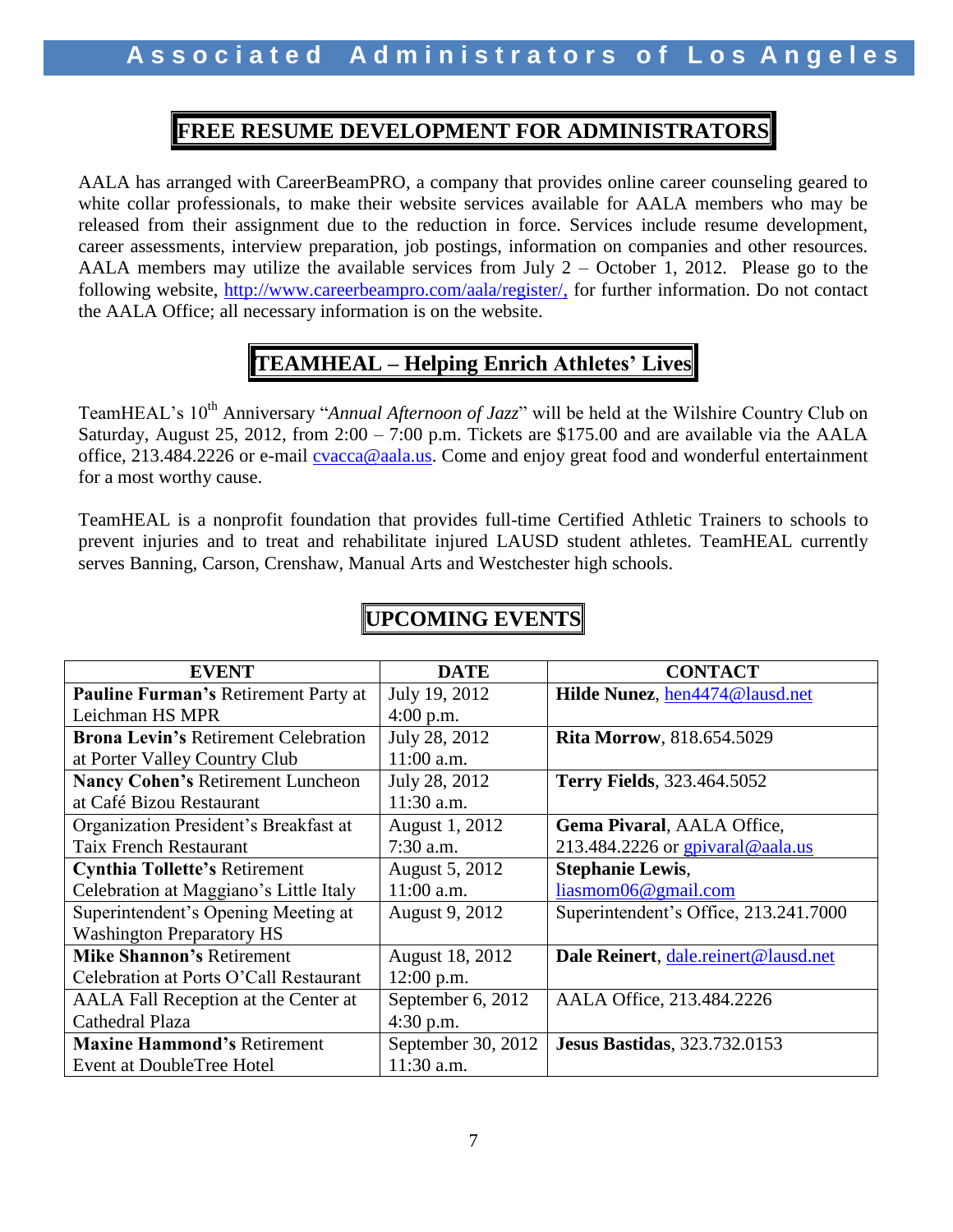### **IN MEMORIAM**

**CLARENCE CLARK—**Former Principal of Marlton Special Education School, retired on June 30, 1993, and passed away on July 4, 2012. Viewing is from 12:00 noon – 8:00 p.m., Thursday, July 12, 2012, and the funeral service is on Friday, July 13, 2012, at 10:00 a.m. Both will be held at Angelus Funeral Home, 3875 S. Crenshaw Boulevard, Los Angeles, 90008. Interment will be at Forest Lawn, Hollywood Hills.

### **POSITIONS AVAILABLE**

*Minimum Qualifications: Candidates are responsible for making sure all the District requirements have*  been met. Please do not contact AALA for information regarding positions; use the contact phone *number provided in the announcement or go to* [http://www.teachinla.com/admin\\_vacancies/](http://www.teachinla.com/admin_vacancies/) *for more detailed requirements for positions and employment updates.*

### **CERTIFICATED POSITIONS**

### *PRINCIPAL, ELEMENTARY*

**Dayton Heights Elementary School, MST 41G, E Basis.** Submit materials via e-mail to **Maria S. Martinez,** Instructional Director, at [m.s.martinez@lausd.net.](mailto:m.s.martinez@lausd.net) Filing deadline is 5:00 p.m., Friday, July 20, 2012.

### *PRINCIPAL, SECONDARY SMALL SCHOOLS*

**Linda Esperanza Marquez High School, MST 40G, Temporary Adviser, E Basis.** For information and application procedures call **Georgia Lazo**, Instructional Director, Intensive Support and Innovation Center at 213.241.0100. Filing deadline is 5:00 p.m., Tuesday, July 24, 2012.

**Le Conte Middle School, MST 45G, E Basis.** Submit materials via e-mail to **Maureen S. Diekmann**, Instructional Director, at [maureen.diekmann@lausd.net.](mailto:maureen.diekmann@lausd.net) Filing deadline is Friday, 5:00 p.m., July 13, 2012.

### *PRINCIPAL, SPECIAL EDUCATION*

**Frances Blend School (assignment may be limited), MST 41G, B Basis.** Submit materials via e-mail to Sharyn Howell, Executive Director, at [sharyn.howell@lausd.net](mailto:sharyn.howell@lausd.net) or for information 213.241.6701. Filing deadline is 5:00 p.m., Tuesday, July 24, 2012.

*PRINCIPAL, CONTINUATION*  **Avalon High School, MST 38G, E Basis. Hope High School, MST 39G, E Basis. Newmark High School, MST 39G, E Basis. Odyssey High School, MST 39G, E Basis. Patton High School, MST 38G, E Basis.**

**View Park High School, MST 38G, E Basis.** For information and application procedures on the above positions call **Regina Awtry**, Coordinator, Options School Division, at 213.241.3821. Filing deadline is 5:00 p.m., Friday, July 20, 2012.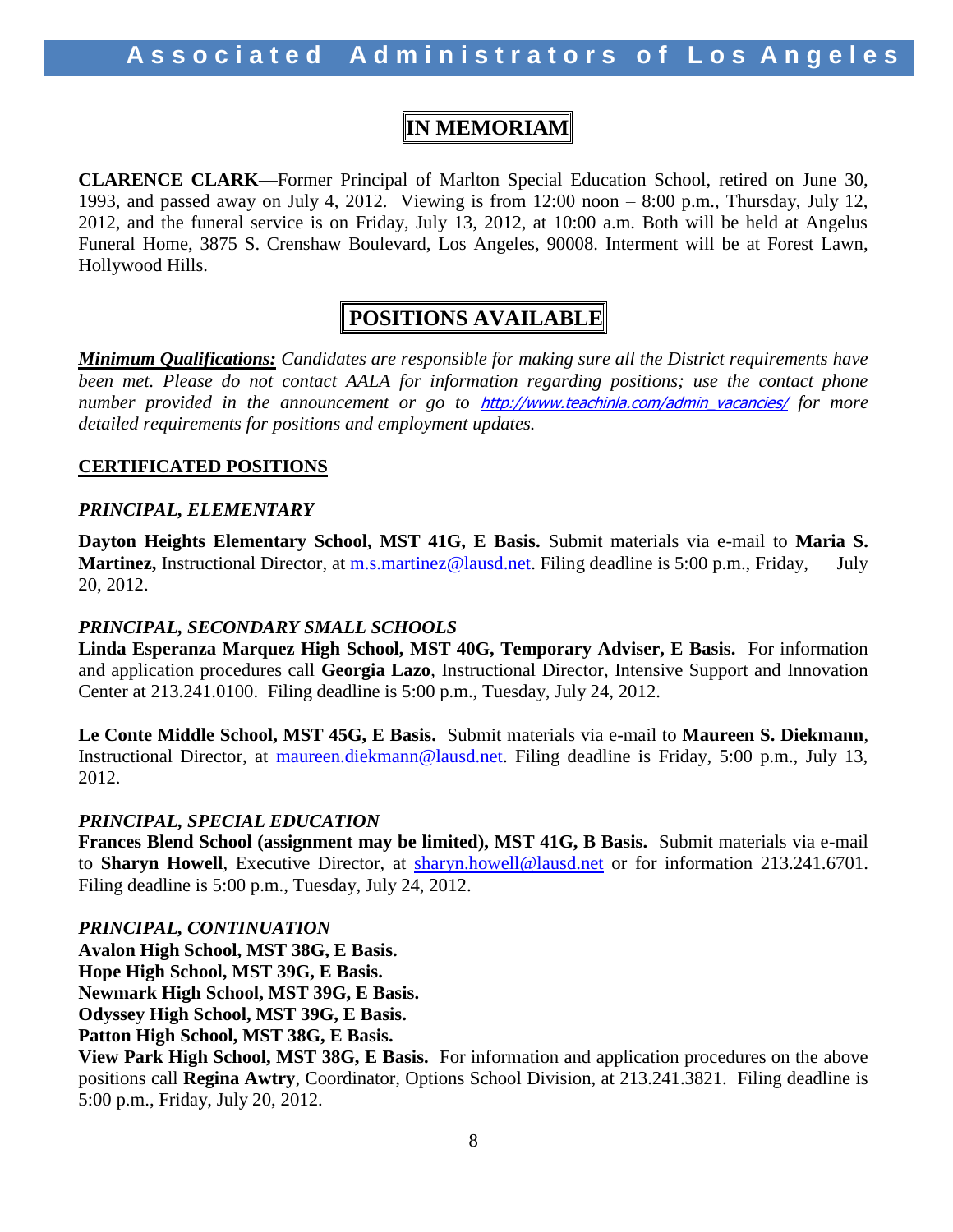### Associated Administrators of Los Angeles

### *ASSISTANT PRINCIPAL, SECONDARY COUNSELING SERVICES*

**Audubon Middle School, MST 39G, B Basis.** Submit materials via e-mail to **Maureen S. Diekmann**, Instructional Director, at [maureen.diekmann@lausd.net.](mailto:maureen.diekmann@lausd.net) Filing deadline is Friday, 5:00 p.m., July 20, 2012.

**Mulholland Middle School, MST 39G, B Basis.** For information and application procedures call **Byron Maltez**, Instructional Director, Educational Service Center – North, at 818.654.3600. Filing deadline is 5:00 p.m., Tuesday, July 24, 2012.

**Johnston Community Day School, MST 38G, B Basis.** For information and application procedures call **Regina Awtry**, Coordinator, Options School Division, at 213.241.3821. Filing deadline is 5:00 p.m., Friday, July 20, 2012.

**Ramona Opportunity High School, MST 38G, B Basis.** For information and application procedures call **Regina Awtry**, Coordinator, Options School Division, at 213.241.3821. Filing deadline is 5:00 p.m., Friday, July 27, 2012.

### *INSTRUCTIONAL SPECIALIST*

**Westchester High School, MST 40G, B Basis.** Submit materials via e-mail to **Maureen S. Diekmann**, Instructional Director, at [maureen.diekmann@lausd.net.](mailto:maureen.diekmann@lausd.net) Filing deadline is Friday, 5:00 p.m., July 20, 2012.

**Manual Arts High School, MST 40G, B Basis (3 openings—English, Math and Science).** Submit materials to Liliana Vasquez, [careers@laspromise.org](mailto:careers@laspromise.org) or 213.745.4928. Filing deadline is Tuesday, July 17, 2012.

### *SPECIALIST, PSYCHIATRIC SOCIAL WORKER*

**School Mental Health, MST 37G, B Basis.** For information and application procedures call **Pia Escudero**, Director, School Mental Health Services, at 213.241.3841. Filing deadline is 4:30 p.m., Tuesday, July 17, 2012.

### *CHIEF OPERATING OFFICER (COO)*

**L.A.'s Promise.** For information and application procedures visit the website below. Position is open until filled. [http://www.laspromise.org/about/join-our-team.php.](http://www.laspromise.org/about/join-our-team.php)

### *VICE PRESIDENT OF FAMILY, COMMUNITY, HEALTH*

**L.A.'s Promise.** For information and application procedures visit the website below. Position is open until filled. [http://www.laspromise.org/about/join-our-team.php.](http://www.laspromise.org/about/join-our-team.php)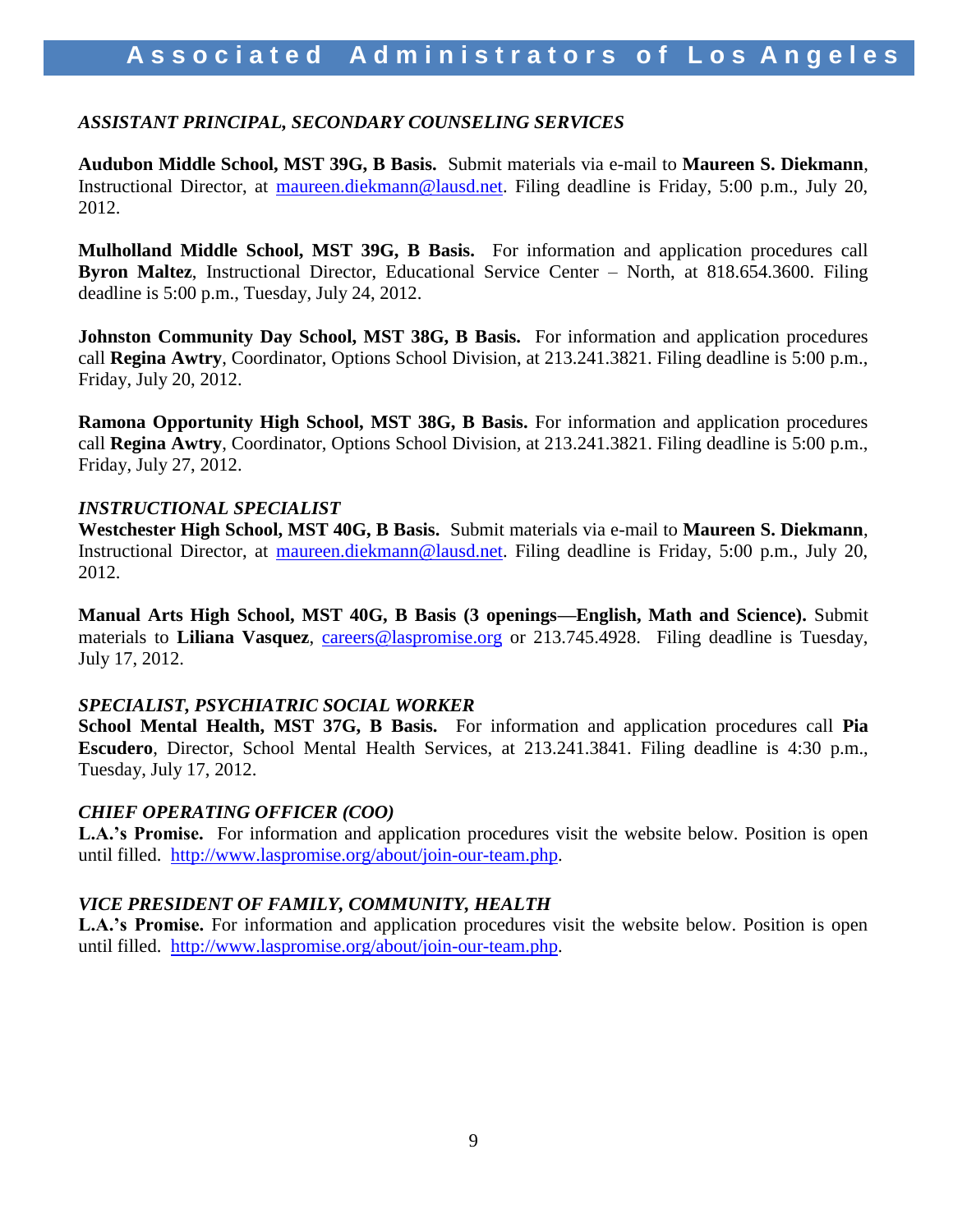### **PREVIOUSLY ANNOUNCED POSITIONS**

| <b>POSITION</b>                                                    | <b>LOCATION</b>                        | <b>CONTACT</b>                        | <b>DEADLINE</b>         |
|--------------------------------------------------------------------|----------------------------------------|---------------------------------------|-------------------------|
| PRINCIPAL ELEMENTARY                                               | Shenandoah Elementary                  | <b>Maureen Diekmann</b>               | $5:00$ p.m.             |
| MST 42 G, E Basis                                                  |                                        | Maureen.diekmann@lausd.net            | Friday                  |
|                                                                    |                                        |                                       | July 13, 2012           |
| PRINCIPAL, ELEMENTARY                                              | <b>Sunrise Elementary School</b>       | <b>Christina L. Greenberg</b>         |                         |
| $$103,373 - $126,474$                                              | (Partnership LA)                       | 510.250.7994 or info                  | Until Filled            |
|                                                                    |                                        | @redwoodcircle.org                    |                         |
| PRINCIPAL, $K - 12$                                                | 32 <sup>nd</sup> Street USC Performing | <b>Maureen Diekmann</b>               | 5:00 p.m.               |
| MST 43G, E Basis                                                   | <b>Arts Magnet School</b>              | Maureen.diekmann@lausd.net            | Friday                  |
|                                                                    |                                        |                                       | July 13, 2012           |
| PRINCIPAL, SECONDARY                                               | <b>Santee Education Complex</b>        | <b>Christina L. Greenberg</b>         |                         |
| $$125,034 - $150,984$                                              | (Partnership LA)                       | 510.250.7994 or info                  | Until Filled            |
|                                                                    |                                        | @redwoodcircle.org                    |                         |
| <b>ASSISTANT PRINCIPAL, SCS</b>                                    | <b>Bancroft Middle School</b>          | <b>Maureen Diekmann</b>               | 5:00 p.m.               |
| MST 39G, B Basis                                                   |                                        | Maureen.diekmann@lausd.net            | Friday                  |
|                                                                    |                                        |                                       | July 13, 2012           |
| ASSISTANT PRINCIPAL, SCS                                           | Marina Del Rey Middle                  | <b>Maureen Diekmann</b>               | 5:00 p.m.               |
| MST 39G, B Basis                                                   | School                                 | Maureen.diekmann@lausd.net            | Friday                  |
|                                                                    |                                        |                                       | July 13, 2012           |
| <b>ASSISTANT PRINCIPAL, SCS</b>                                    | Fairfax High School                    | <b>Maureen Diekmann</b>               | 5:00 p.m.               |
| MST 40G, B Basis                                                   |                                        | Maureen.diekmann@lausd.net            | Friday                  |
|                                                                    |                                        |                                       | July 13, 2012           |
| ASSISTANT PRINCIPAL, SCS                                           | Sherman Oaks Center for                | Juan A. Flecha                        | <b>EXTENDED</b>         |
| MST 39G, B Basis                                                   | <b>Enriched Studies</b>                | Juan.flecha@lausd.net                 | 5:00 p.m.               |
|                                                                    |                                        | 818.654.3600                          | Friday                  |
|                                                                    |                                        |                                       | July 20, 2012           |
| COORDINATOR, OPERATIONS                                            | <b>Secondary Programs</b>              | <b>Nader Delnavaz</b><br>213.241.7510 | 5:00 p.m.               |
| <b>SUPPORT SERVICES</b> (Multiple<br>Positions) MST 43G, Temporary |                                        |                                       | Friday<br>July 13, 2012 |
| Adviser, E Basis                                                   |                                        |                                       |                         |
| COORDINATOR, SECONDARY                                             | Office of Curriculum,                  | <b>Graciela Gonzalez</b>              | <b>EXTENDED</b>         |
| $(6 - 12)$ HISTORY/SOCIAL                                          | <b>Instruction and School</b>          | graciela.gonzalez@lausd.net           | $5:00$ p.m.             |
| <b>SCIENCES</b>                                                    | Support                                |                                       | Monday                  |
| MST 43G, B Basis                                                   |                                        |                                       | July 16, 2012           |
| COORDINATOR, EARLY                                                 | Office of Curriculum,                  | On behalf of Ruth Yoon,               | $5:00$ p.m.             |
| <b>CHILDHOOD EDUCATION</b>                                         | <b>Instruction and School</b>          | Early Childhood Education             | Friday                  |
| MST 40G, Temporary Adviser, E                                      | Support                                | Division, 213.241.4713, ext           | July 13, 2012           |
| <b>Basis</b>                                                       |                                        | 26670                                 |                         |
| COORDINATOR, DIVISION OF                                           | SELPA/Division of Special              | <b>Sharyn Howell</b>                  | $5:00$ p.m.             |
| SPECIAL EDUCATION (LOW                                             | Education                              | Sharyn.howell@lausd.net               | Friday                  |
| <b>INCIDENCE</b> )                                                 |                                        | 213.241.6718                          | July 13, 2012           |
| MST 40G, Temporary Adviser, B                                      |                                        |                                       |                         |
| <b>Basis</b>                                                       |                                        |                                       |                         |
|                                                                    |                                        |                                       |                         |